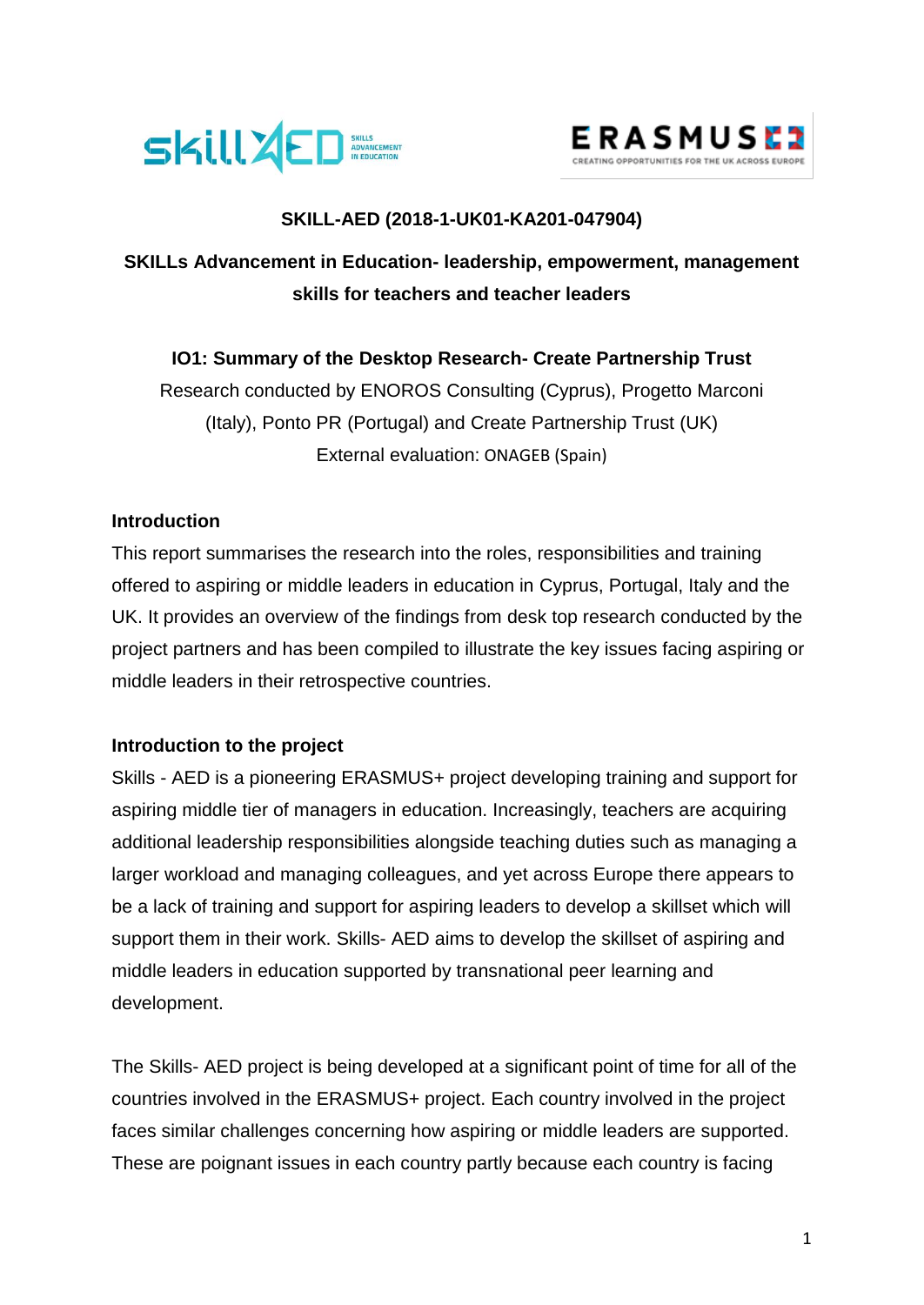specific challenges regarding how education systems are managed and governed. In recent years, the countries involved in Skills – AED have been subject to different reviews into how and who controls education, and inevitably the outcome of these debates have had a direct impact on how educational leadership is delivered and who educational leaders are accountable to. This debate often takes the guise of questioning the extent to which central or local government manage education systems and their leaders. For example, in recent years in Portugal, there has been an attempt to give school leaders more autonomy at a local level. A 2008 review of the law regarding the autonomy, administration and management of public preschool establishments and basic and upper secondary schools identified a need to "strengthen school leadership so that in each school someone at the top is given the necessary authority to develop the school's educational project and carry out on-thespot educational policy measures". As part of this shift in governance, families themselves also became active partners in the design of the Portuguese educational system. In Portugal, families and the communities are encouraged "to participate more actively in school leadership strategies thereby ensuring not only the right of the agents, namely the teaching staff, to take part in the educational process, but also enable everyone who has a lawful interest in the activity and in the life of each school a more effective capacity of intervention".

Similarly, England has a relatively decentralised education system with many leadership and management decisions taken at a school level<sup>1</sup>. This is delivered through the Local Management of Schools (LMS) which has devolved autonomy on resource allocation and priorities from local authorities to school governors. A 2007 research study outlined six main areas of responsibility that headteachers identified themselves identified they were responsible for: accountability (time spent fulfilling the legal and other responsibilities of headteachers); strategy (setting the strategic ethos of the school and improvement planning); managing teaching and learning; staffing issues (including recruitment and staff's professional development); networking (with other schools and other appropriate organisations); and operations (the day-to-day management of the school). However, despite this perceived autonomy Headteachers' professional associations have called for more intelligent

<sup>&</sup>lt;sup>1</sup> Education Development Trust (2014), Successful school Leadership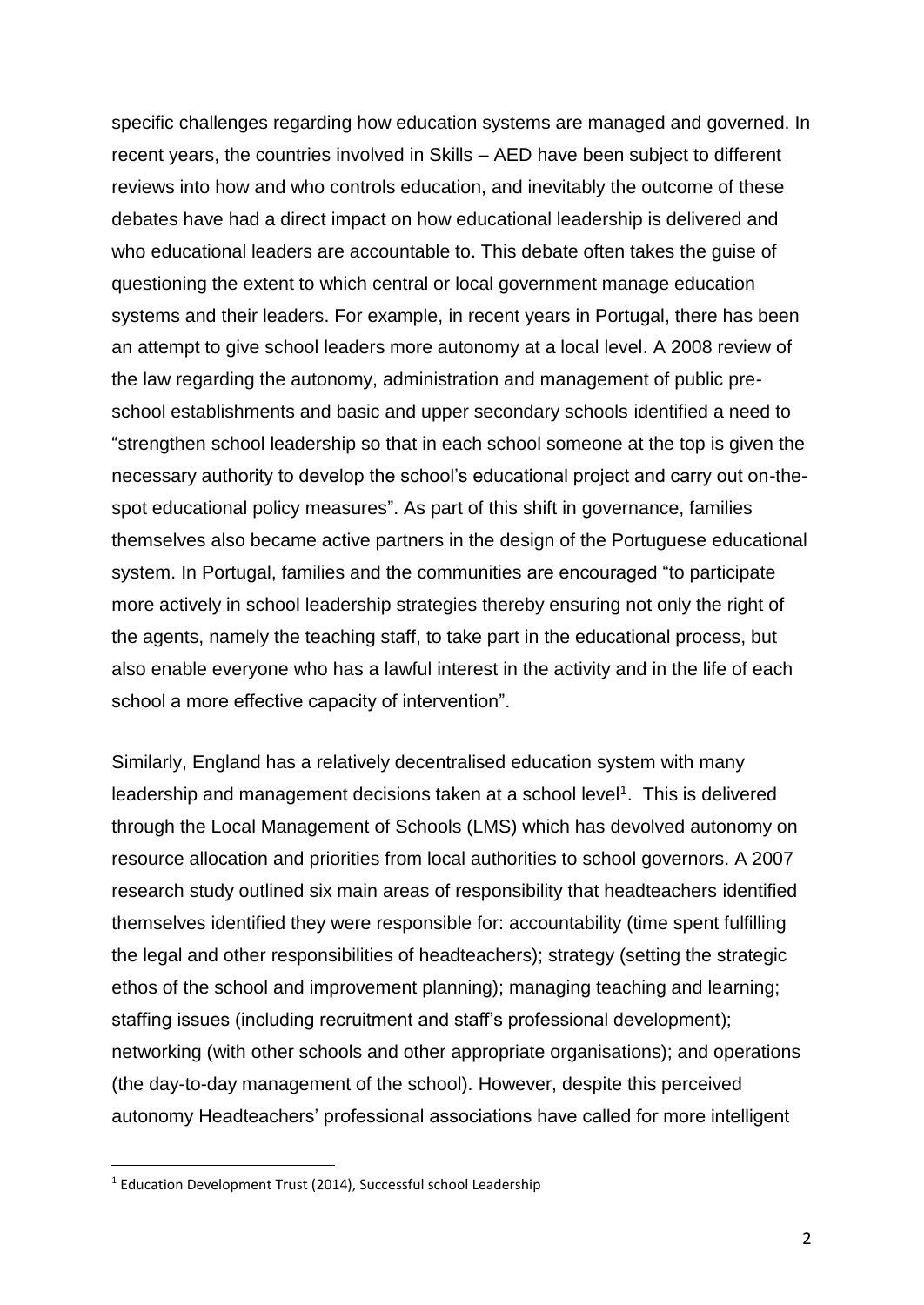accountability, more flexibility on staff pay and conditions and, in particular, 'more support and less pressure' for school leaders from national agencies, Ofsted (Office for standards in Education, Children's Services and Skills) and central government."<sup>2</sup>

Whereas, Cyprus due to the small geographic space has adopted a more centralised system of administration. Kyriakides (1999) describes the Cypriot educational system as having historical and political origins and suggests that a fully decentralised system in a small country like Cyprus would be very demanding in manpower. However, this also presents a different set of issues, and the Education Services Committee has identified that longevity in service is often the trigger for promotion rather than experience.

#### **Overview of education structures within Europe**

**Main models of primary and lower secondary education (ISCED 1-2) in Europe, 2018/19**

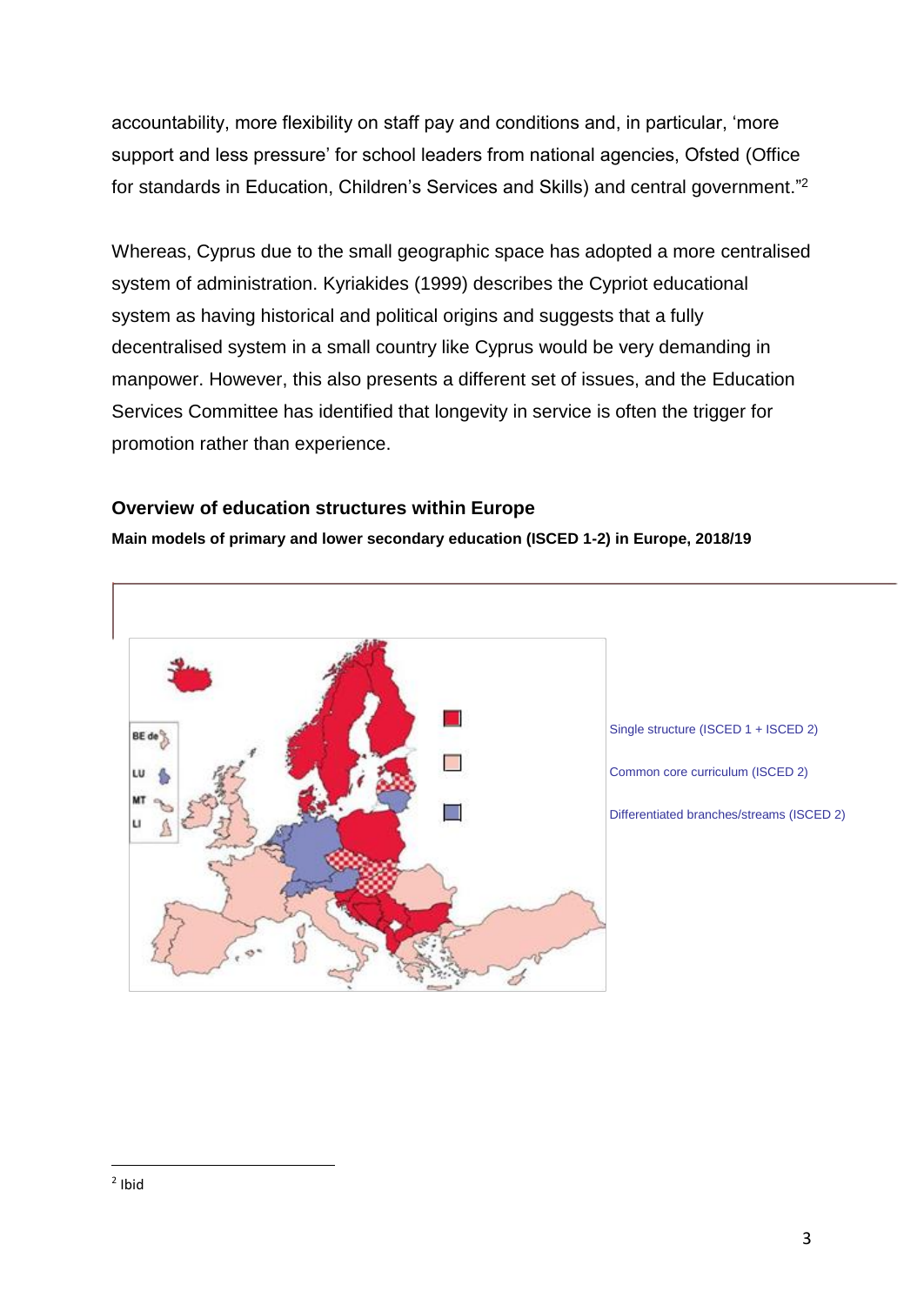#### **Source: Eurydice.**

Note: In the Czech Republic, Latvia, Hungary and Slovakia, compulsory education is organised in a single structure up to ages 14 to 16. However, between ages 10 and 13, students in these countries can, at certain stages in their school career, enroll in separate establishments providing both lower and upper secondary education. In Poland: due to the progressive restructuration of the school system, the organisational model of full-time compulsory education has become a single structure model.

### **Key Finding 1:** *Pathways into middle management are often ill defined.*

The pathway to becoming an aspiring or middle leader in all four countries is variable. All of the countries have a career pathway in place which supports teachers into *senior* leadership however the career pathway into *middle* management is far less obvious in all four countries. In general, most of the career pathways take the assumption that educational leadership is ultimately about a securing a senior leadership position, and they fail to recognise middle leadership as a distinctive profession which requires a specific skill set and experience (and which may or may not lead to a more senior position).The qualifications and training which does exist, is normally tailored to guide people into senior leadership rather than support people who aspire to be leaders or provide specific support for those taking on middle leadership tasks. The UK is the only one of the four countries to have distinctive professional development programmes for middle and senior managers including the National Professional Qualification for Middle Leadership (NPQML), Senior Leadership (NPQSL), Headship (NPQH) and Executive Leadership (NPEQL), however these are only delivered by state accredited providers and are only statutory at a senior level.

Despite middle leadership being the traditional entry point into educational leadership, in each country training for middle leaders is significantly less developed. In general, training places are limited in number in every country and in most cases, it is longevity of service which governs who enters leadership positions rather than obtaining the relevant qualifications. This is evident in Cyprus, where a "qualification in leadership and management is not a pre-requisite for promotion to the post,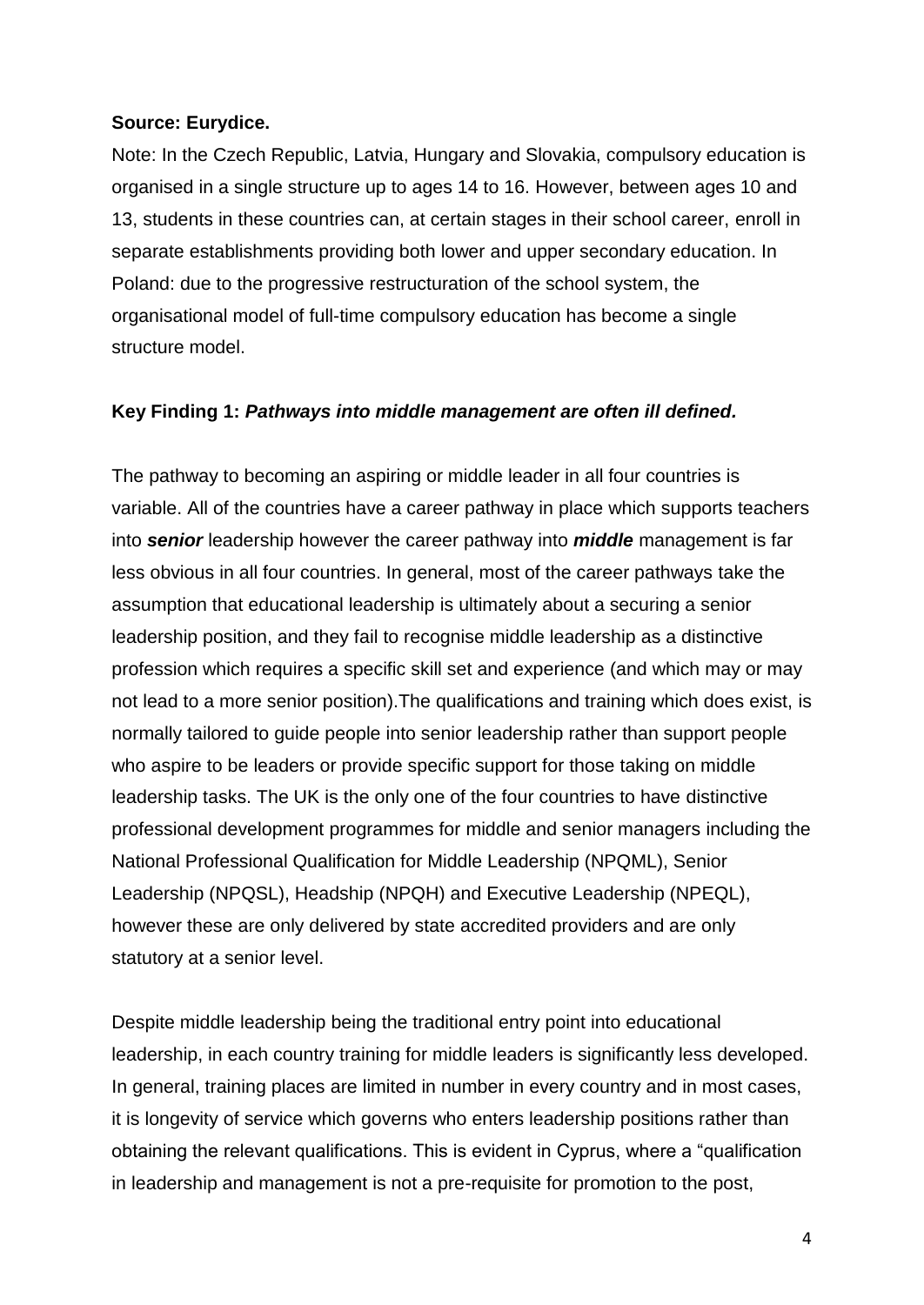although it can be an advantage…. and although school leaders are considered important for the particular educational system, no professional qualification in educational management is required of applicants for leadership posts". Instead it seems that aspiring and middle managers are often offered training which is more responsive to 'on the floor issues' rather than generic leadership skills. An example of this is the Italian programme of training on e- leadership which includes training in different leadership approaches including 'e- leadership alongside learning more about the skills, methods and tools needed for effective leadership" (Menichetti,  $2017)^3$ .

Another common issue was that longevity in service was often a pre- requisite to becoming an aspiring or middle leader rather than experience alone. An example of this is in Cyprus, "where qualifications, are devised such that only very senior teachers can acquire the position and there are no opportunities for younger talented individuals to compete for the position of school principal". Similarly, in Italy the school principal identifies who can become "vicepresidi"/deputy heads but to become a school principal a candidate has to win a national public bid (normally every 5 years). Alternatively, leadership opportunities are created in order to respond to local educational needs) such as teacher's needing to take on additional responsibilities to address teaching issues.

# **Key Finding 2:** *Training for middle managers is often not tailored to their distinct function.*

The focus in all of the countries tends to be on how you *become* a leader rather than how you *develop* as a leader. The transition from becoming a teacher and then developing as an aspiring leader or becoming a middle leader is often unclear. Despite the need for leadership (at all levels) within education, none of the countries offer new teachers ongoing guidance on longer term career development nor are new recruits explicitly treated as aspiring leaders in mainstream initial teacher

<sup>&</sup>lt;sup>3</sup> E-leadership Prof. L. Menichetti, 2017, University of Florence.

http://www.fupress.net/index.php/formare/article/viewFile/21047/19323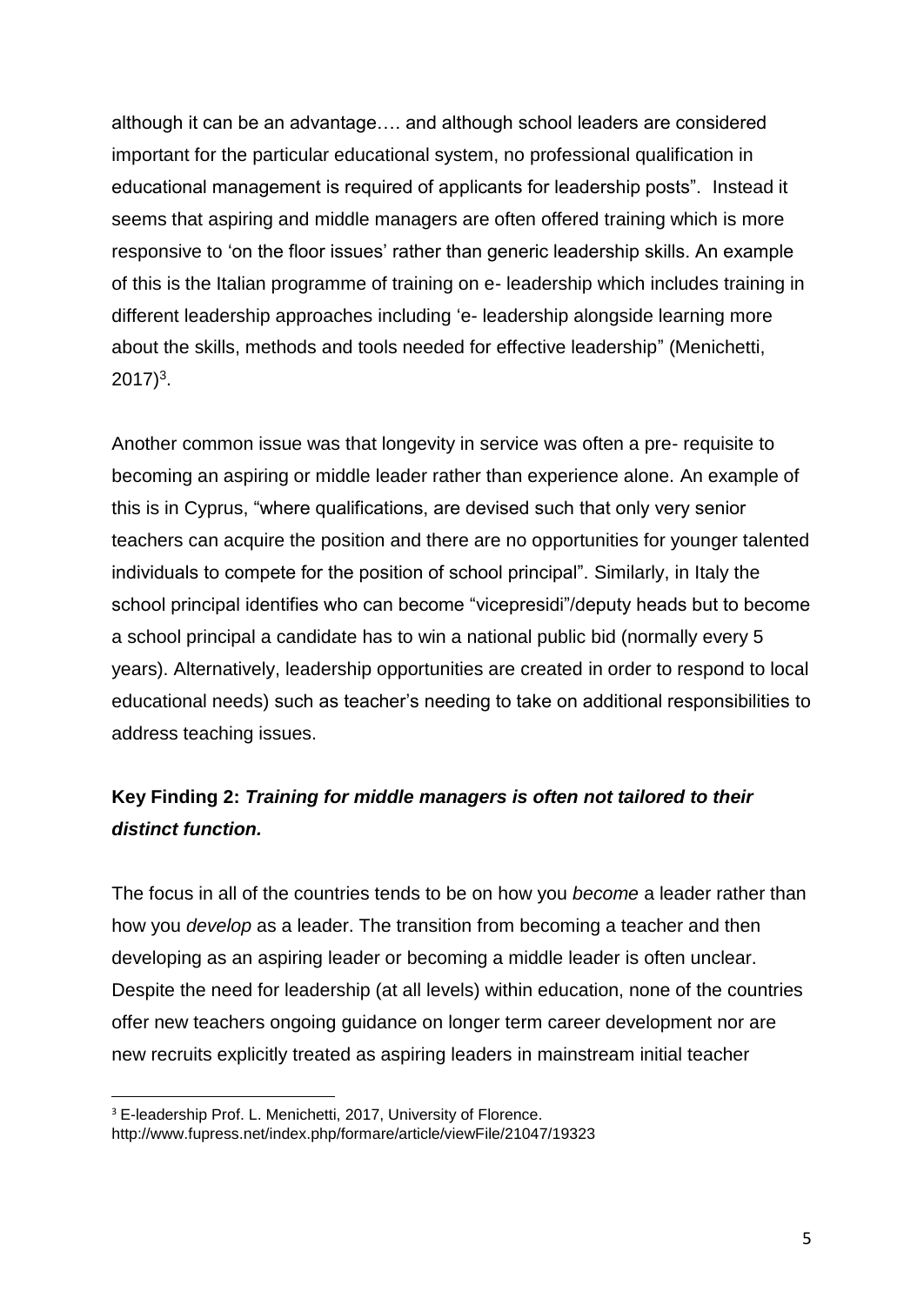training programmes. Instead, training and promotion is often targeted at people who have been in teaching for a long period of time and who ultimately interested in becoming senior leaders.

This process of transition from teacher to school leader is often governed by the role the State plays in managing education. However, there are issues associated with this. In Cyprus this centralised system often fails to consider educational leaders' training needs and "from the moment teachers are promoted into principals, they are expected to be knowledgeable in teaching and curriculum matters, as well as to provide guidance and support to teachers. More specifically, many of the tasks that are expected from principals in Cyprus are aligned with instructional leadership tasks that are associated with high student performance". In all four countries, it appears that leaders at all levels are increasingly faced with broader work remits and responsibilities. Hence, Governments are becoming more aware of the need to ensure educational leadership is developed to meet with the demands of the education system. For example, in Italy, the "Progetto di conclusioni del Consiglio relative ad una leadership efficace nel campo dell'istruzione" (2013) stresses the need for of effective leadership in the Italian school, also according to the Strategy Europe 2020<sup>4</sup>. In the UK, the Department for Education<sup>5</sup> identifies the requirement that all teachers should employ leadership qualities as part of the regulated Teaching Standards for Teachers, but they also identify specific educational behaviors' expected from school leaders:

"committed, highly visible school leaders, with ambitious goals, supported by a strong leadership team; effectively communicated, realistic, detailed expectations understood clearly by all members of the school; highly consistent working practices throughout the school; a clear understanding of what the school culture is 'this is how we do things around here, and these are the values we hold'; high levels of staff and parental commitment to the school vision and strategies; high levels of support between leadership and staff, for example, staff training; attention to detail and thoroughness in the execution of school policies and strategies; high expectations of all students and staff, and a belief that all students matter equally".

<sup>4</sup> [https://archivio.pubblica.istruzione.it/buongiorno\\_europa/allegati/leaderschipefficaceall2.pdf](https://archivio.pubblica.istruzione.it/buongiorno_europa/allegati/leaderschipefficaceall2.pdf)

<sup>5</sup> Department for Education. (2018) School Leadership in England 2010 to 2016 Characteristics and Trends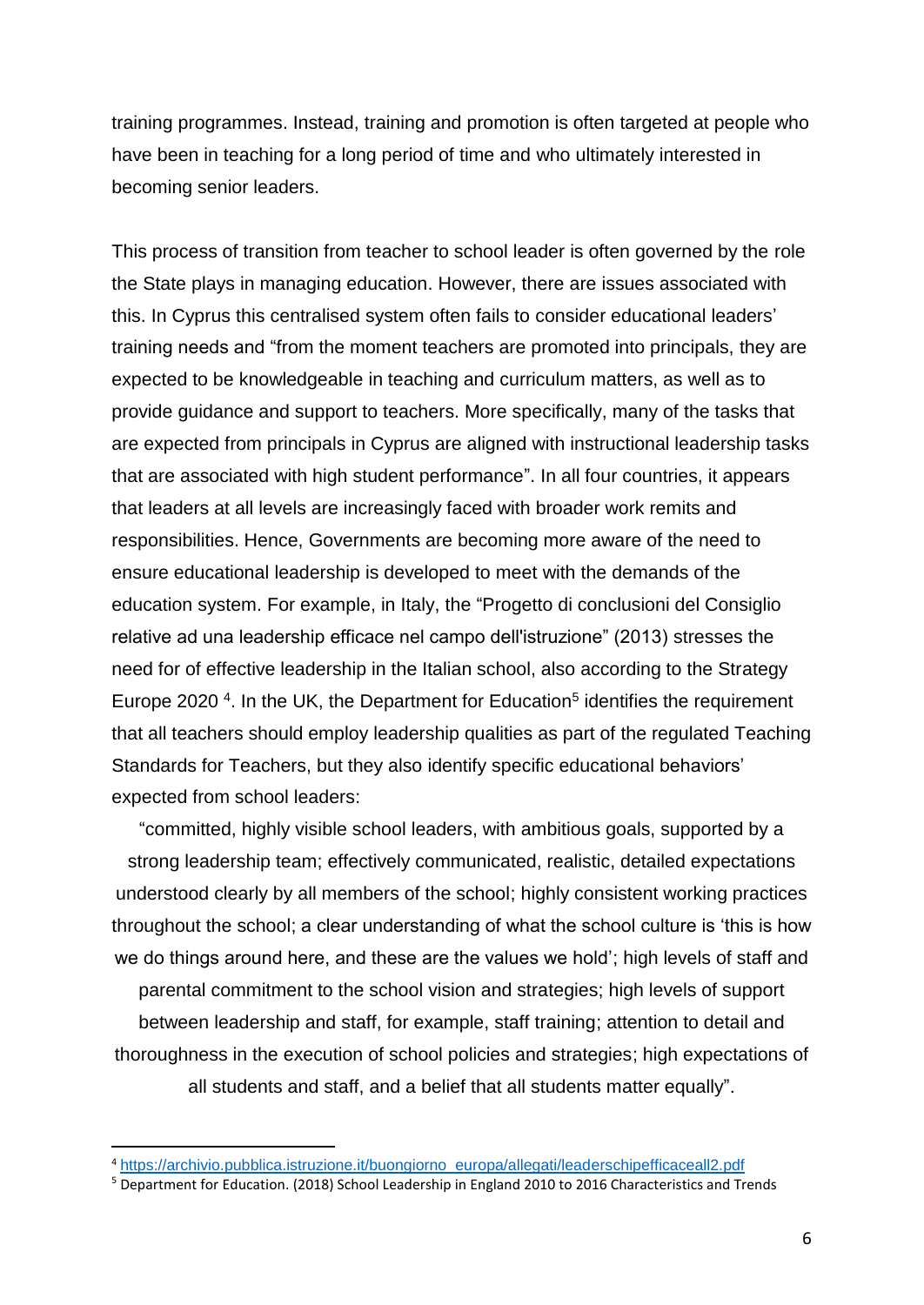Once obtaining a middle leadership position, training in all of the countries appears to be inconsistent with the investment in training both at the start of their career and in relation to becoming a senior leader. Training is sporadic and varies enormously between countries, and in addition arrangements for supervision and mentoring appear to be very limited. Overall, there seems to be a lack of coordination in all countries. For example in Italy, where despite the lack of policy concerning leadership within education, the "Piano per la formazione dei docenti 2016-2019 (Plan for teachers' training 2016-2019)" published by the MIUR (Ministry of Education, Universities and Research) states the importance in trying to "promote new forms of leadership in order to facilitate cooperation between the teachers, facilitate new staff training, autonomous research and innovation and the relationship between school staff, teachers and school principals". Italian research also recognises that leadership training shouldn't be linked exclusively to school principals but should be applied to all the school staff (including teachers). In Cyprus the 'Policy for the Professional Learning of Teachers (2015)' established the CPI, which is the official body through which the professional learning and development of teachers takes place, but feedback from training still states it is fragmented and disjointed.

Similarly, a 2008 review into the laws concerning autonomy, administration and management in Portuguese schools led to the identification that new approaches to leadership needed to be used, particularly in regard to giving "the school director a greater capacity to react and institute a system of evaluation and accountability". This led to changes in 2012, whereby schools began to "consolidate the autonomy and greater organizational and pedagogical flexibility of schools" with the goal to "help restructuring the school network, the consolidation and expansion of the school network with autonomy contracts, ranking of management positions, the integration of management tools and the consolidation of an assessment culture and improved openness to the community". This shift towards more local accountability arguably creates more of a need for aspiring or middle leaders to develop the appropriate skills to work in a local context.

The rhetoric and shifts in policy concerned with rethinking educational leadership, also suggest that there is a need to also think not just *how* but *what* we train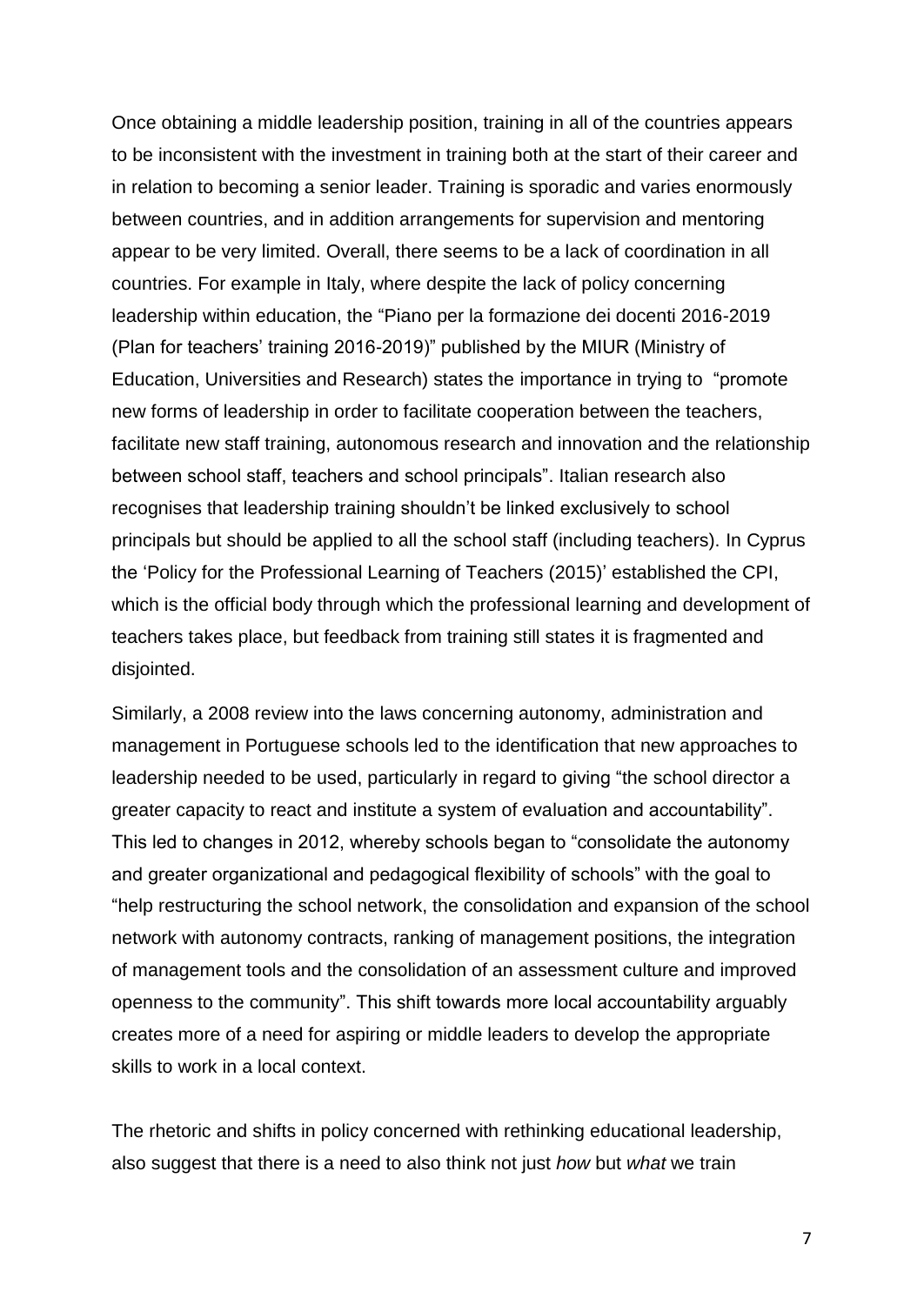educational leaders in. Every country has identified how the role of educational leadership is evolving (particularly in terms of taking on additional responsibilities and juggling more bureaucracy alongside teaching), and yet training agendas for leaders generally have the same content as prior to these changes occurring. For example, in the UK new approaches to leadership have been identified<sup>6</sup>:

"leading relies on reflection and innovation; analytical and adaptive planning, requires an outward looking culture; collaborative culture, leading change requires action and alignment, leading learning depends on developing self and leading others; leading with challenge, accountability and courage; none of the countries reported major changes in what training or educational opportunities were being offered to potential leaders."

In England, headteachers are held accountable for school performance through a highly developed national accountability framework. This framework includes individual target-setting for each school, the publication of exam results and a national inspection regime where reports on the performance of individual schools are publicly available and parents are encouraged to examine these reports when choosing a school for their child. The considerable autonomy and control that school leaders have in some areas is thus linked to high levels of accountability and areas of national guidelines and prescription.

## **Finding 3:** *Training often follows traditional teaching approaches.*

All of the countries identified a range of training for aspiring leaders. Training in all four countries is normally delivered through taught sessions and accredited by an external organisation. In most cases, pedagogical content appears to have been created by the training providers. Training normally occurs outside of the classroom/ school environment and is delivered for a set period of time and the design and pace of the training is normally designed by an outside training provider.

Notably, the content of the training for aspiring and middle leaders identified by the four countries consists of a fixed format and is fixed around specific one- off sessions covering a range of generic management issues. In all cases, the training identified

<sup>6</sup> Hampshire Toolkit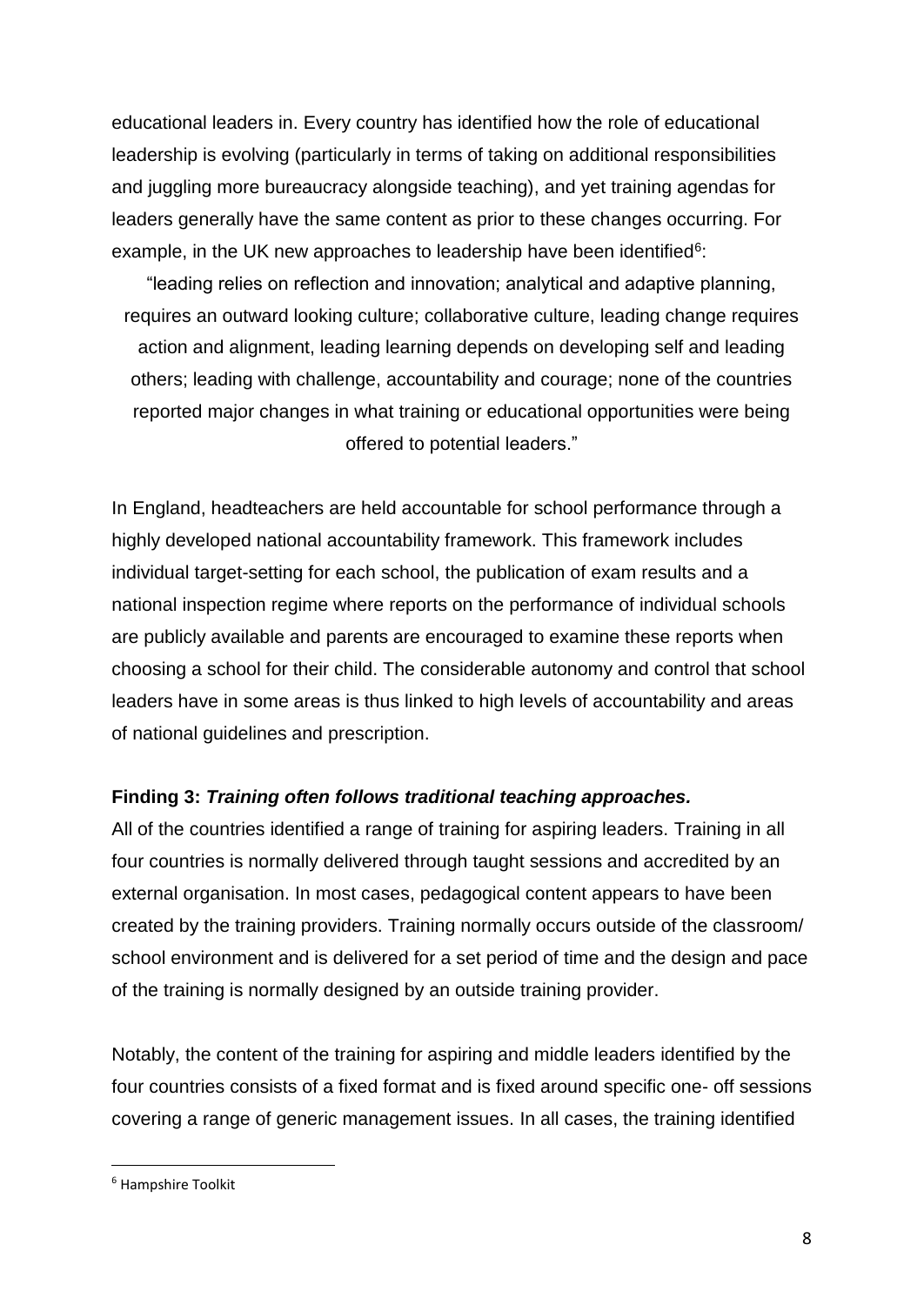was delivered as an additional responsibility and very limited training took place within work hours. None of the training identified explicitly considers the differing demands on schools' leaders work nor the individual's needs (and how their previous experiences of management and leadership may impact on their educational leadership). In the UK, the Department of Education<sup>7</sup> directly correlates schools' improvement with effective leadership, but acknowledges the need for individualisation,

"Teachers alone, no matter how skilled, cannot intervene with the same impact as a school leader can. The key task for a school leader is too create a culture - usefully defined as 'the way we do things around here' - that is understood and subscribed to

by the whole school community. Schools vary enormously in composition and context. Their challenges are similarly varied. It is therefore impossible to prescribe a set of leadership strategies that will guarantee improvements in all circumstances"

#### • **National Leadership Training Programmes and Governance**

As previously noted, national leadership training programmes have been criticised for not providing adequate content to fulfill the training needs of leaders. For example, School Principals training in Cyprus "covers multiple issues, and newly appointed principals are not given the opportunity to elaborate on particular issues, let alone to discuss into more depth issues that are more pertinent to the needs of their own school unit". Criticism of the Cypriot programme includes that the training is primarily bureaucratic in nature and inadequate to prepare school leaders for challenges they will encounter in schools. In addition, the participants characterise the NITPSL as fragmented and provided no coherence between the various modules and often leading to superficial learning. Another example where there has been a call to review training is the Cypriot induction program offered to new principals. "The program meets 19 times during a principal's first year of service, but the 19 sessions are not well coordinated to provide "continuous" training, meaning that the sessions follow a coordinated order and build on one another in a meaningful way".

Another approach to training educational leaders is through academic qualifications. The advantage of this approach ensures that training is systematic and specialised

<sup>7</sup> Department of Education ( 2018) Ibid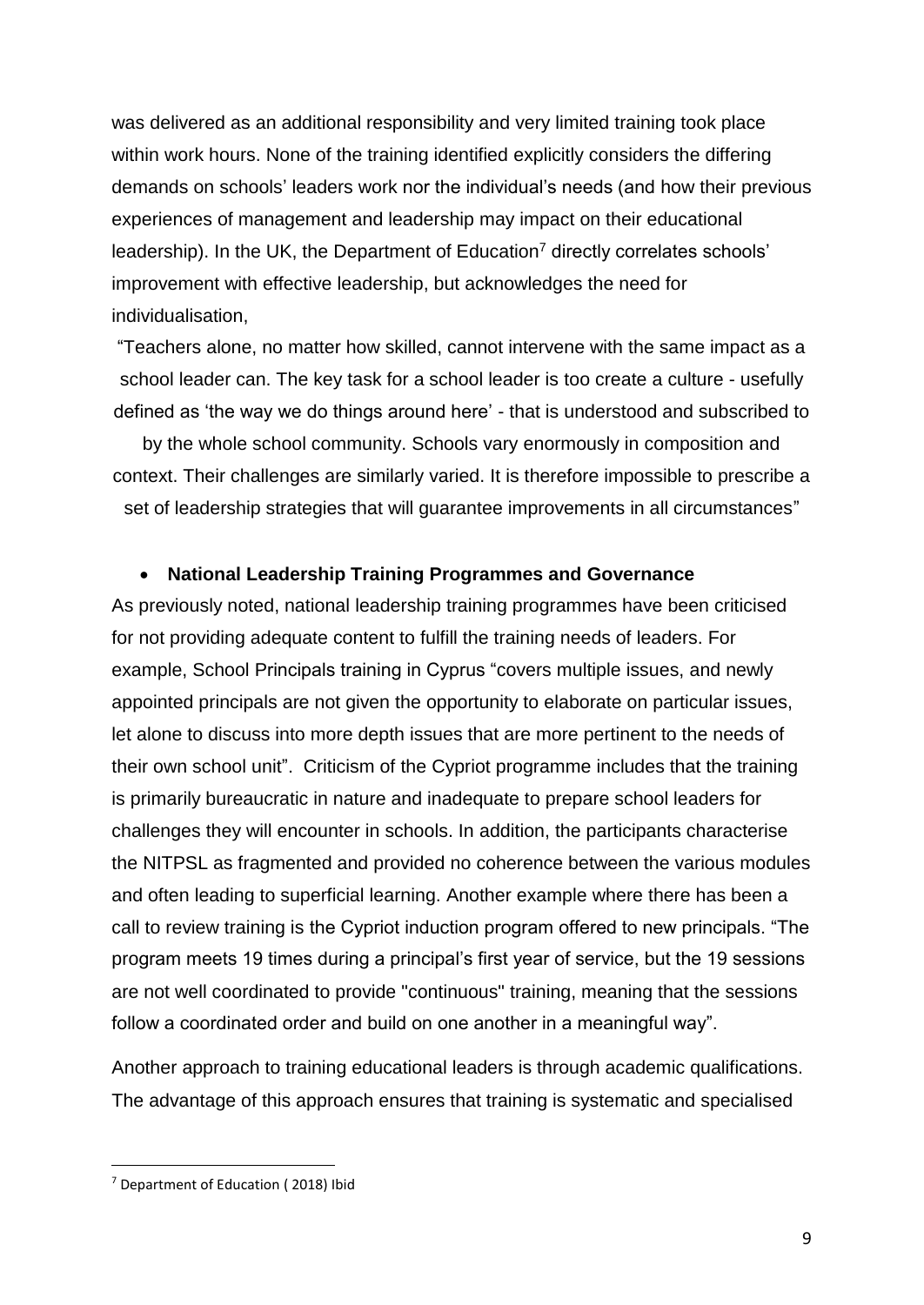and relevant to the varied roles and functions that are currently required of educators and teachers. Options include academic courses such as the Portuguese Masters in Education, which specialises in Administration of Educational Organizations. This "is intended to promote the acquisition and understanding of a multidisciplinary body of knowledge, in the approaches of the problems around Education in general and, especially, of the Educational Administration; promote applied research, in view of informed professional practices in the different fields of education; foster a continuous, autonomous and self-oriented learning process which enhances the experience gained; awareness for a critical position and an ethical performance in the professional performance in diverse levels of autonomy and responsibility in diverse situations and contexts".

There have been attempts to ensure senior management training is consistent across countries through the establishment of national training programmes and standards. For example, the Cypriot NITPSL (National In-Service Training Programmes for School Leaders), the UK NQPML and the NPQSL offer structured taught courses normally focused around content such as roles and responsibilities, data analysis, change management, leadership styles, building high performance teams and professional development. These national programmes have adopted a range of formats. For example, in Cyprus the Training Programmes is offered,

"during the first year following promotion and appointment to a leadership post,

primary and secondary headteachers, as well as secondary education deputy headteachers have to attend these mandatory programmes. The cost for NITPSL is taken out of the national budget, so there is no cost involved for individuals attending the training. The NITPSL aim to: (1) offer participants updates on current educational trends; (2) support participants in understanding the importance of management in education; (3) support participants in developing management and administration skills; and (4) support participants' personal and professional development and selfevaluation." 8

The UK is the only country in this project which has attempted to initiate nationwide localized training for teachers through the establishment Teachings Schools. These are outstanding schools who work with other schools to provide excellent support

<sup>8</sup> NITPSL Manual (2012).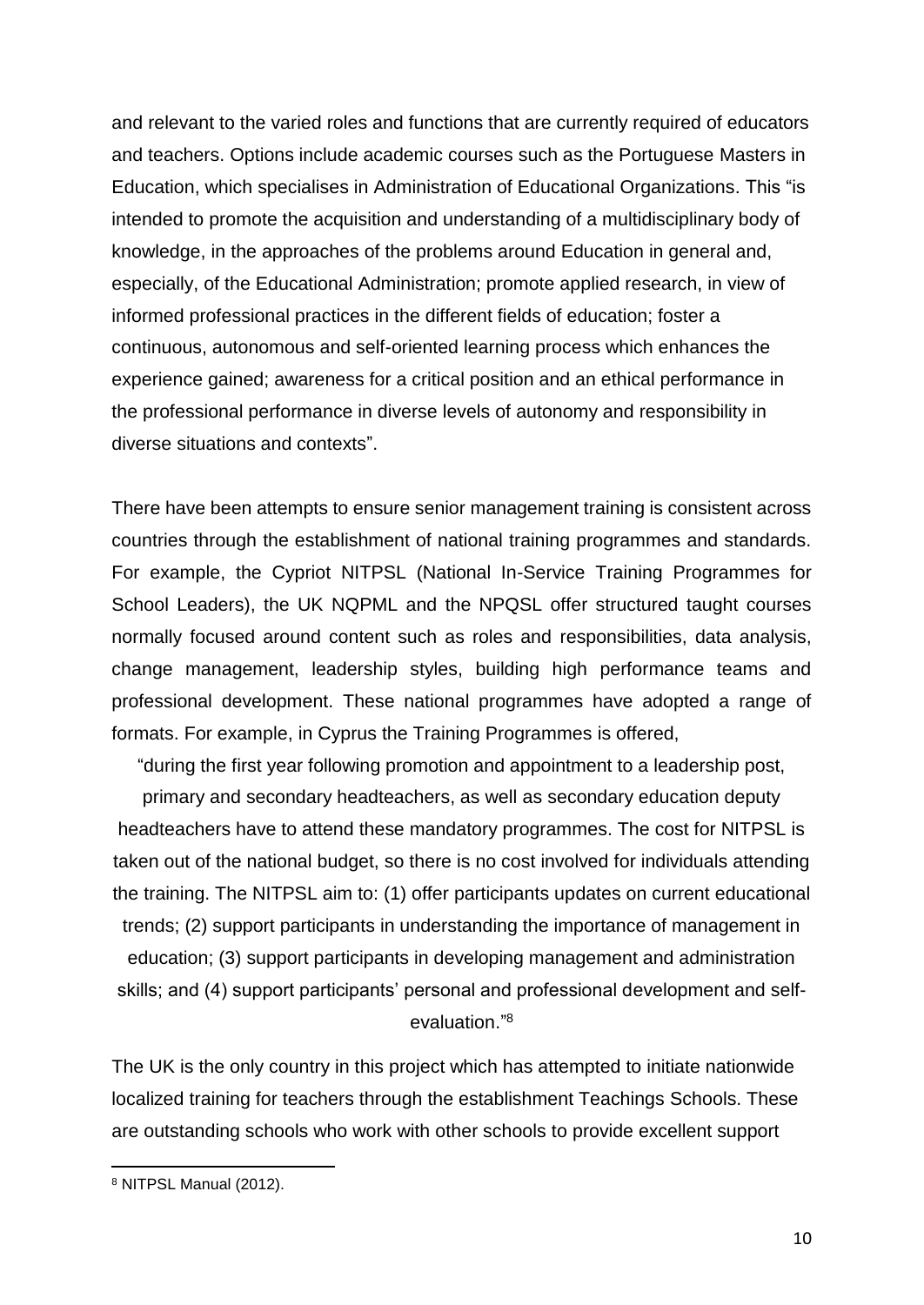and training and development to both new and experienced school staff. Teaching schools have an important role to play in a school-led system and in school improvement going forward, taking on a more focused role that prioritises:

- coordinating and delivering high quality school-based Initial Teacher Training  $(ITT)$ .
- providing high quality school-to-school support (StSS) to spread excellent practice, particularly to schools that need it most.
- providing evidence-based professional and leadership development (CPLD) for teachers and leaders across their network.

In addition, teaching schools also adopt an important role as brokerage 'hubs' for other system leaders, coordinating the supply and activity of national leaders of education (NLEs), national leaders of governance (NLGs) and specialist leaders of education (SLEs). Local support also comes from National Leader of Education and National Support Schools<sup>9</sup> which include are outstanding headteachers who, together with the staff in their National Support School (NSS), use their skills and experience to support schools in challenging circumstances. In addition to leading their own schools, NLEs work to increase the leadership capacity of other schools to help raise standards.

Cyprus has also is recently decided to adopt a unified policy regarding the professional development of educators, similar to the UK's approach. This includes making provisions for the systematic training of all educators on matters relevant to the needs of their specific school unit or their own personal development needs. The reforms which focus on educators include a New Evaluation System for educators and educational practice. This policy intends to enable teachers to complete 50 hours of professional learning, which including seminars, conferences, workshops and other training activities, within a period of two years.

In Italy, the 'Piano per la formazione dei docenti 2016-2019' (plan for teachers' training 2016-2019) published by the MIUR (Ministry of Education, Universities and Research) states the importance of "promoting new forms of leadership in order to facilitate

 $\overline{a}$ <sup>9</sup> 2018 Senior Leaders handbook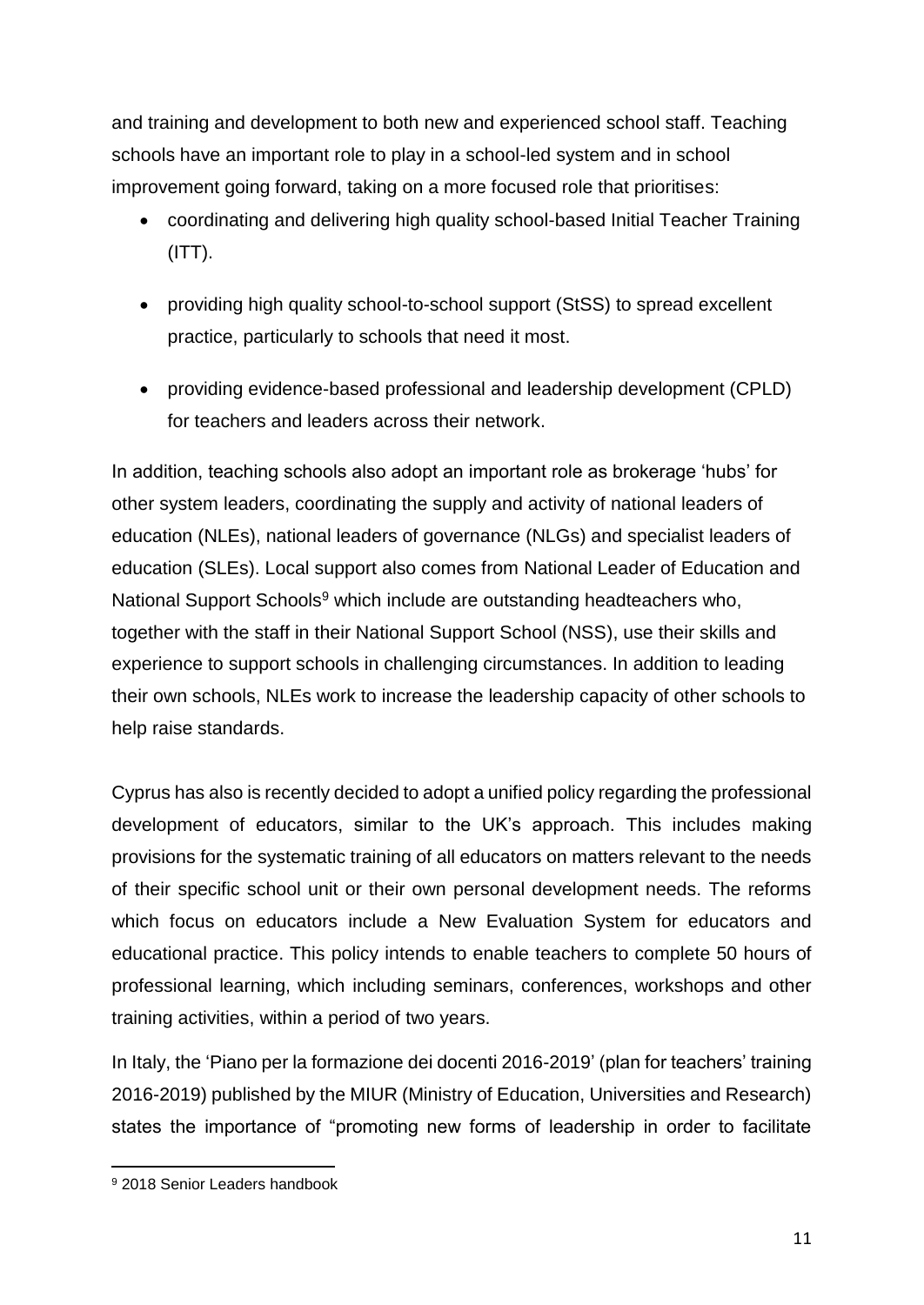cooperation between the teachers, facilitate new staff training, autonomous research and innovation and the relationship between school staff, teachers and school principals". Furthermore, it is also stated that leadership shouldn't be linked exclusively to school principals but should be applied to all the school staff (including teachers). This remark is particularly coherent with Skill-AED's objectives.

The Portuguese school management system does not dictate that a teacher needs to have specific management training or any leadership training. Depending on the school autonomy system, the local regulations might state some requirements for preferential treatment of candidates usually include specific formal training.

In the UK, the creation of a National College for the Leadership of Schools and Children's Services (formerly NCSL), has led to an increased focus on training, qualifications and professional development for school leaders within a national qualification framework. More recently the links between leadership and teaching have been highlighted with the amalgamation of the Teaching Agency and the National College. The National College for Teaching and Leadership (2013) also aims to improve the quality of the workforce; and help schools to help each other to improve. In addition, in the UK, the Office for Standards in Education's (Ofsted) is the national inspection agency responsible for inspecting schools and providing quality assurance and public accountability in England and it has played a very influential role in shaping schools' approaches to improvement.

## • **Pedagogy and leadership training curriculum design.**

Despite these national initiatives, the content of training is often fixed and based upon technical management skills and some generic approaches to management and leadership. Most training lacks opportunities to develop 'soft skills' such as dealing with people and juggling the complex situation middle leaders now face when juggling teaching alongside leadership tasks. In the UK, the NPQSL has begun to include 'softer skills' such as understanding school culture, communication skills and self- awareness, however there is very little evidence that these skills are explicitly taught to middle managers. The UK's Department for Education<sup>10</sup> appears to have begun to identify some of the short comings in how and what leaders are

<sup>10</sup> Department for Education (2018)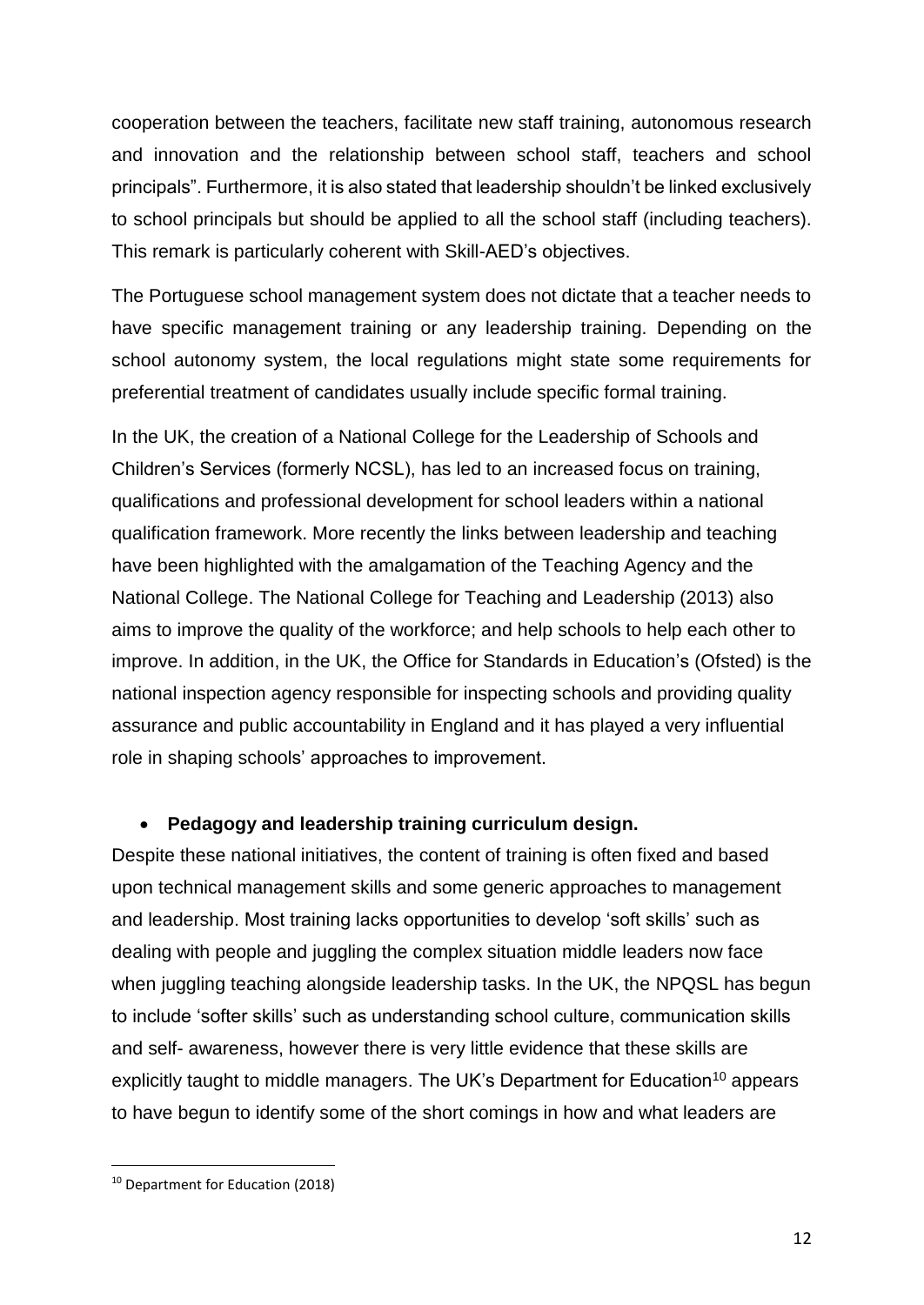taught in, and there are early signs that training is being reconsidered to consider both what and how leadership skills are being taught. They have proposed that educational leaders have access to training in a range of behavioural strategies and examples of best practice in the school system, by the creation of an optional training scheme. In addition, they have proposed that school leaders should be encouraged to visit 10 other schools of similar structure and demographic to learn directly from experience.

There is also some evidence of more 'one- off' specialist training which has been developed focusing on some bespoke issues. Examples of this include mini conferences and seminars, such as those organised in Cyprus in collaboration with the Cyprus Pedagogical Institute in collaboration with Inspectorate (MoEC). However, these have been criticized for only targeting head teachers and being one off incidents. Cyprus optional in-service training courses for headteachers are mostly offered by the Inspectorate that organises mini conferences throughout the year. These training courses are compulsory for school headteachers and are usually oneoff incidents, without any follow up.

# F**inding 4: Coaching and mentoring for middle and aspiring managers is often not available despite its potential value.**

As the research identified, leaders are increasingly faced with a growing set of responsibilities and 'training at entry' into leadership did not prepare educational leaders for the role they undertake in any of the countries. One way to address this issue is through the introduction of coaching and mentoring.

None of the countries reported any systems for pastoral support nor mentoring aspiring leaders. Research in all countries identifies that informal support from colleagues is valuable, and yet there appears to be very few mentoring opportunities for middle managers to engage in. Likewise, none of the countries identified training or support for senior managers to develop skills to train aspiring leaders. In addition, those supporting middle leaders often do not receive training and instead 'on the job' experience was the main way in which they learned how to support leaders. For example, in Cyprus, because of the multiple duties assigned to school principals, they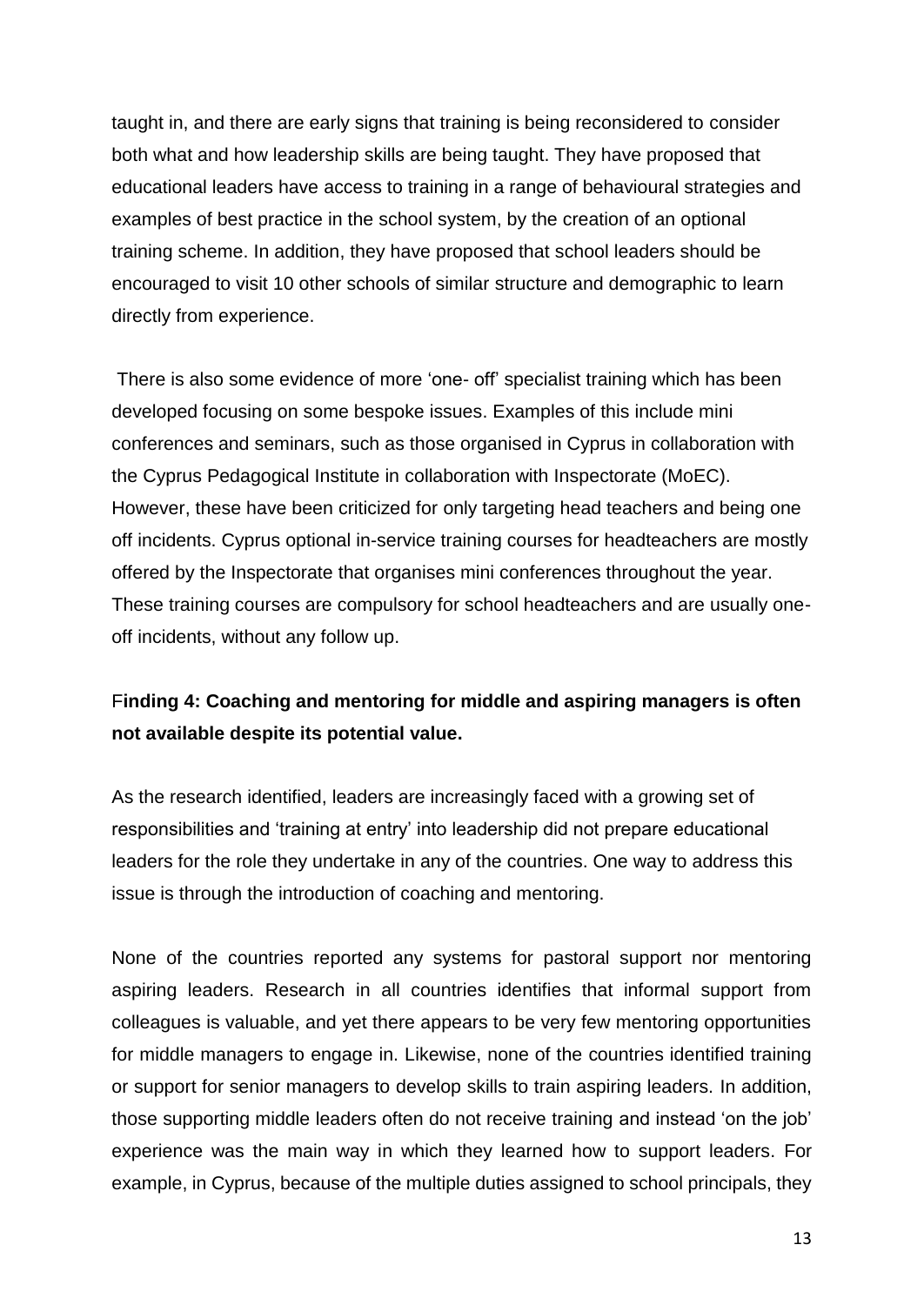do not have sufficient time to exercise this instructional leadership role effectively (especially in large urban schools). In addition, Cypriot principals have to undertake several teaching hours alongside heavy administrative duties as well as being required to conduct an annual evaluation of each teacher and for providing feedback on teachers to school inspectors. Principals not only assess teachers' performance, they also are responsible for providing support to teachers throughout the year. Therefore, they assess the school's needs for professional development, and direct instructional resources where they are most needed<sup>11</sup>.

This support is often delivered in the context of a professional management supervision context (senior leaders managing aspiring leaders) and one could question the extent to which aspiring managers feel comfortable about discussing their training needs with the person who assesses their professional performance. Likewise, none of the countries reported any systems for what happens when aspiring leaders need additional support or how they can learn from more challenging situations. The training offered in all countries is standardized and there is limited evidence of any bespoke training being offered which considers the diversity of leadership roles in middle management nor the differing prior experience aspiring leaders may have when they enter middle management.

Increasingly, educational providers are recognising the magnitude of skills required from educational leaders, and in Cyprus there is a recognition that leaders face " pedagogical, curricular and professional challenges' and thus leaders require knowledge and understanding of scientific and methodological tools to allow them to " capture the complexity of the dynamics present in the processes organizational and pedagogical, to be able to promote the effectiveness and quality of the educational service". Undoubtedly, educational leaders in all of the countries are expected to juggle a complex range of issues and therefore. In addition, many countries including Cyprus where, "principals also lack any formal autonomy over the budget of their school. School budgets are largely controlled by school boards, and principals must usually ask the school board for approval, even for small repairs and obtaining supplies for their school". In Portugal "leadership has a vital role to play in creating

<sup>11</sup> Darling-Hammond & Rothman (2011)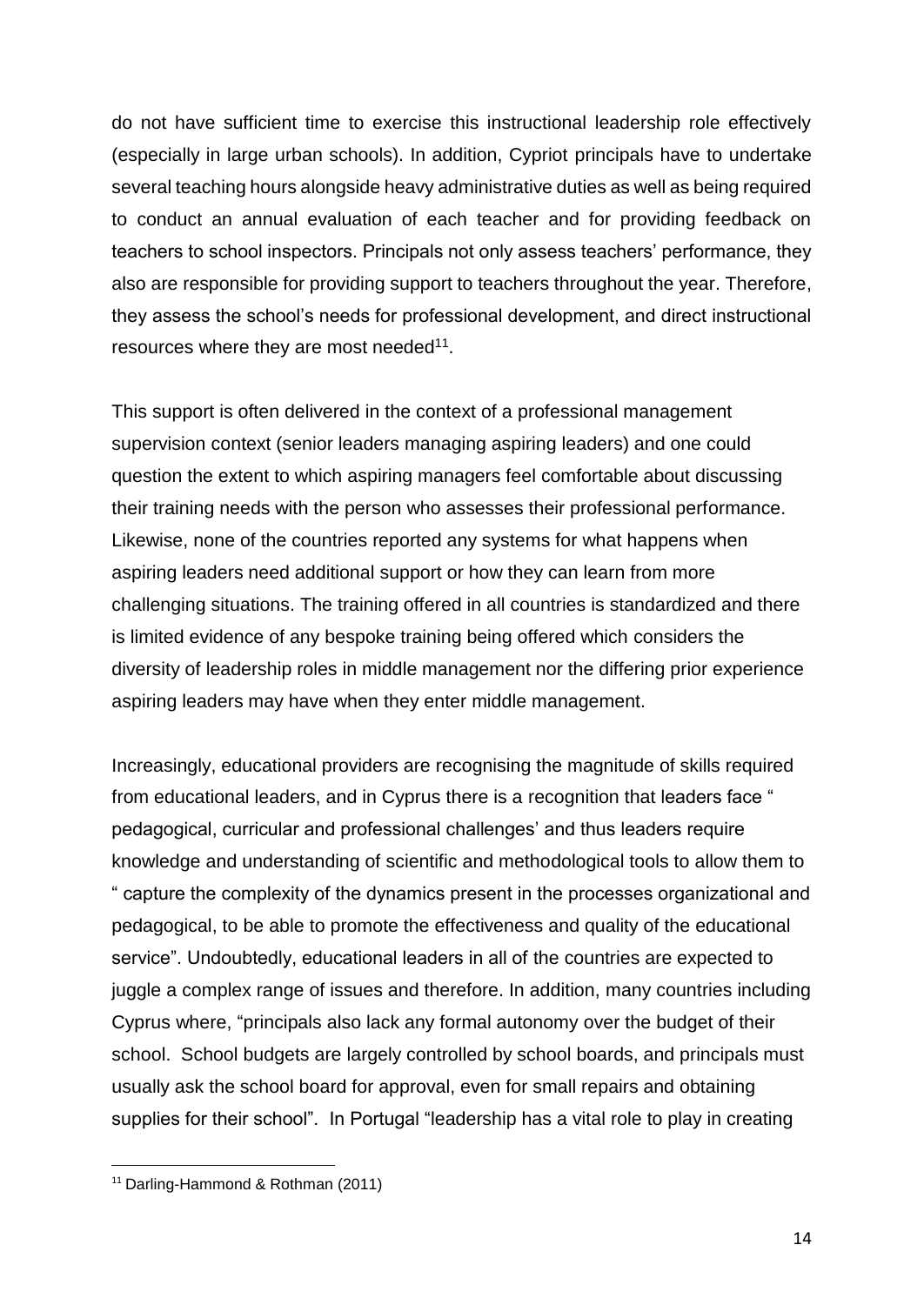the conditions for success at all levels of education and training systems. School leaders are major players in forging effective links between different levels of education and training, families, the world of work and the local community, with a common aim of raising learner attainment. Educational Management is a field which is concerned with the operation of educational organizations. It is the process of planning, organising and directing activities in a school, effectively utilising human and material resources, in order to accomplish the school's objectives. It is not a field limited to school principals. All parties involved in education should gain insight in Educational Management as it is vital to help schools' function successfully and effectively realise their goals".

It is therefore not surprising that there are high reports of stress amongst educators, and yet there is relatively little provision to help educational leaders feel supported when faced with some of these challenges. There is some evidence that some forms of mentoring have been trialed such as in Cyprus, where in 2008, Mentoring programs became obligatory for new teachers. "Until 2013, new teachers were paired with a senior teacher in their school during their first year of teaching to assist them in their classroom preparation and to provide guidance in conducting their dayto-day work. In 2014, because of the economic crisis, the MOEC ended the mentoring program, but in some schools, it continues informally".

## **Finding 5 Resilience and wellbeing for aspiring and middle managers**

Given the challenges now facing educational leaders, research in all of the countries indicated the importance of ensuring aspiring and middle leaders are supported to have "control, commitment, confidence, challenge"<sup>12</sup>. Studies have shown that the extent to which people believe in themselves, have confidence in their abilities, possess the interpersonal confidence to influence others and deal with conflict and challenge have a direct influence on their effectiveness as a leader. However, when developing this behaviour, it is sometimes important to start by assessing and developing confidence – it is then easier to work with the other factors. Currently, none of the training mentioned in this synopsis takes this approach, perhaps because of the government pressure which ultimately measures the impact of good

<sup>&</sup>lt;sup>12</sup> "(when the going gets tough, 2014)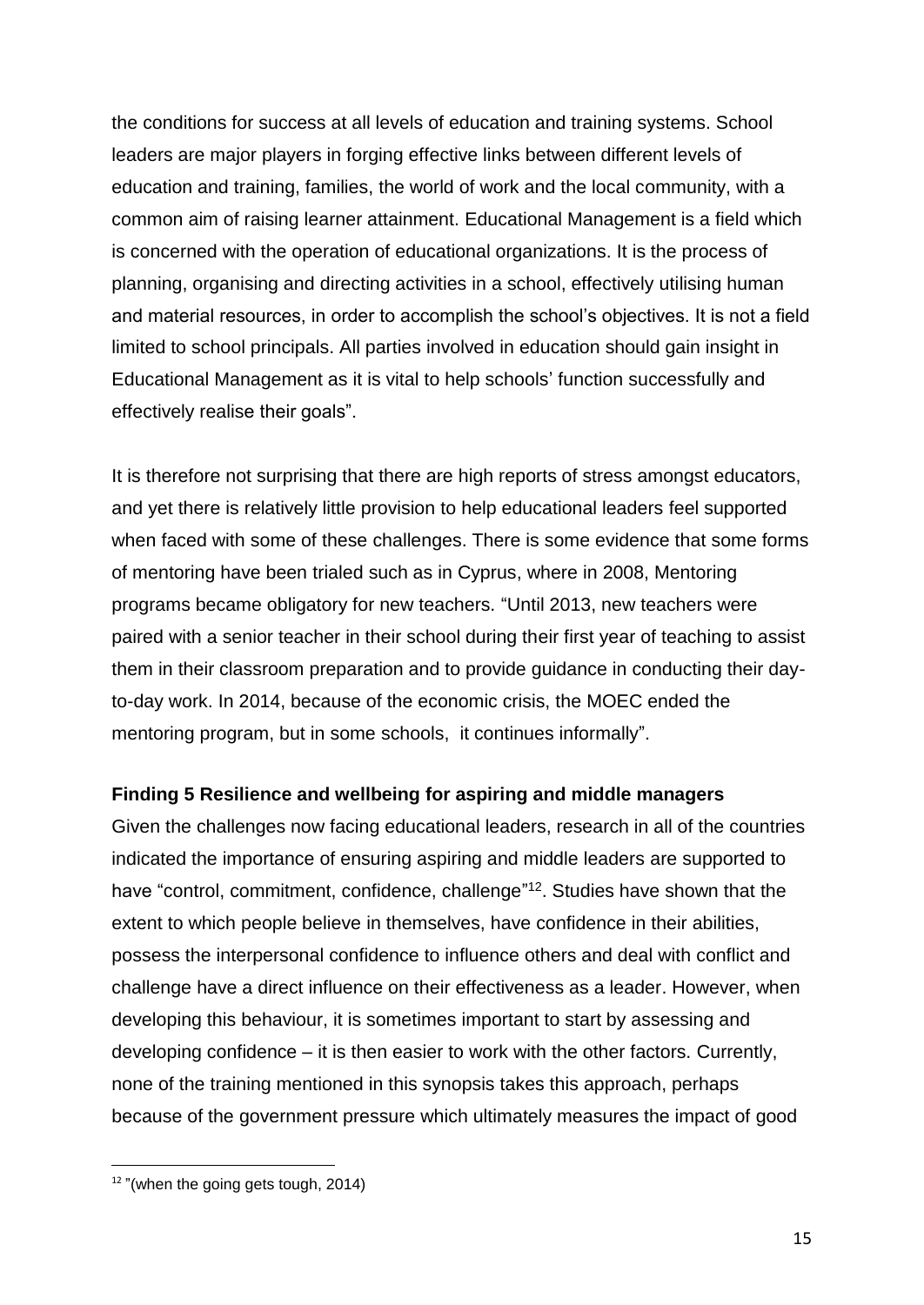leadership against the student grades. A consistent theme has been strong external accountability pressures, with school leaders increasingly held responsible for raising standards of achievement, leading school improvement and enhancing the quality of teaching in schools<sup>13</sup>. Although interestingly, there are references in the UK's teaching standards which directly relate to staff wellbeing and require teachers to "command and earns respect from colleagues. Inspire, motivate and challenging pupils. Teachers model (and leads) the positive attitudes, values and behaviour expected of pupils, and supports others to do same".

If acquiring 'soft skills' and protecting leaders' wellbeing are to remain important features of training programmes for aspiring and middle leaders, then one way to ensure they are considered in both leadership training and supervision is by factoring them into any inspection framework which schools face. For example, in the UK, the new OFSTED framework is looking to shift some of the focus on reducing workload. Hence, there is a recognition of wellbeing needs for the workforce albeit it is mostly directed to the class teachers' workload;

- Throughout the draft framework there are references to workload.
- Leaders need to be aware of the main pressures that are on staff and take account of them, be realistic and constructive in the way they manage their staff and that any workload issues are dealt with appropriately and quickly.
- Leaders should protect their staff from bullying and harassment.<sup>14</sup>

The research from all of the countries identifies that increasingly, middle management faced greater responsibilities and tasks within their roles. Aspiring leaders are expected to immediately be able to perform effectively in their leadership roles. Job descriptions for aspiring leaders often suggest that their positions give then 'additional' responsibilities, rather than 'different responsibilities' and thus it is easy to understand why there are frequent reports of stress amongst aspiring leaders. Middle management positions are often awarded to people based upon their success in teaching rather than because they have been identified as having a skill set which will support them as aspiring leaders. However, given the high reports

<sup>&</sup>lt;sup>13</sup> Successful Schools Leadership, p15

<sup>14</sup> *Provisional OFSTED framework September 2019*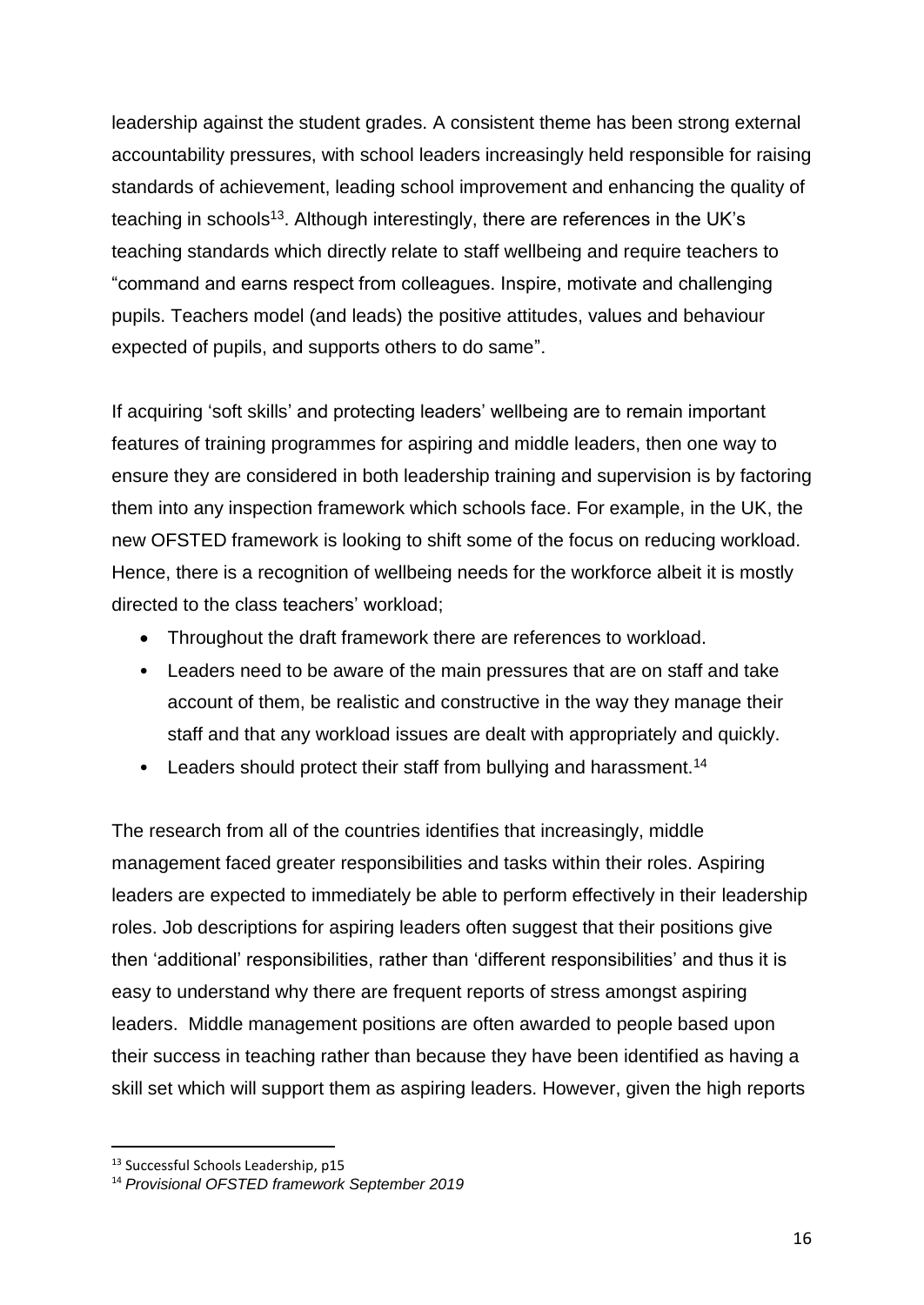of work- related stress reported by school leaders across Europe, one could argue that this recruitment approach sometimes fails to take into consideration the wellbeing needs of aspiring leaders.

In some countries, such as Cyprus where the reduced power of the state's involvement in education has led to more powerful teachers' trade unions. This has led to negotiating changes to working conditions, which clearly suggests such support is needed. Whilst this has made a significant contribution to motivation, the primary aim of these negotiations is building not only the knowledge and skills that teachers and other staff need in order to accomplish organisational goals but also the dispositions (commitment, capacity and resilience) to persist in applying the knowledge and skills. In the UK this has evolved to programmes where, "headteachers assist the work of teachers, in addition, when they provide them with discretionary space, promote regular access to a range of professional learning and development opportunities, distribute leadership across the school and 'practise what they preach' (model appropriate values and practices)<sup>15</sup>. However, none of the countries reported any large- scale formalised system of mentoring and coaching for aspiring or middle leaders, despite the fact that educational leaders face significant stresses in their workloads and evidence suggests that peer support is one of the most effective training tools.

## **Conclusion.**

In this review of the evidence concerning the training provision to support educational leadership from each country, it is evident that there are limited training opportunities available for aspiring and middle leaders, and those that do exist very much take a fixed, traditional training format which is rarely designed around individual needs (both in terms of the demands of the role but also based upon their previous experiences or how they may wish to grow in the role. A recent Harvard study (2017) analysing 5 different leadership style, identified one style of leader as 'an architect'; someone who could quietly and quickly respond to issues, employ social and economic skills as well as their own craft and offer considered solutions. In many ways this is the perfect school leader, and yet despite the architects being

<sup>&</sup>lt;sup>15</sup> Successful school leadership